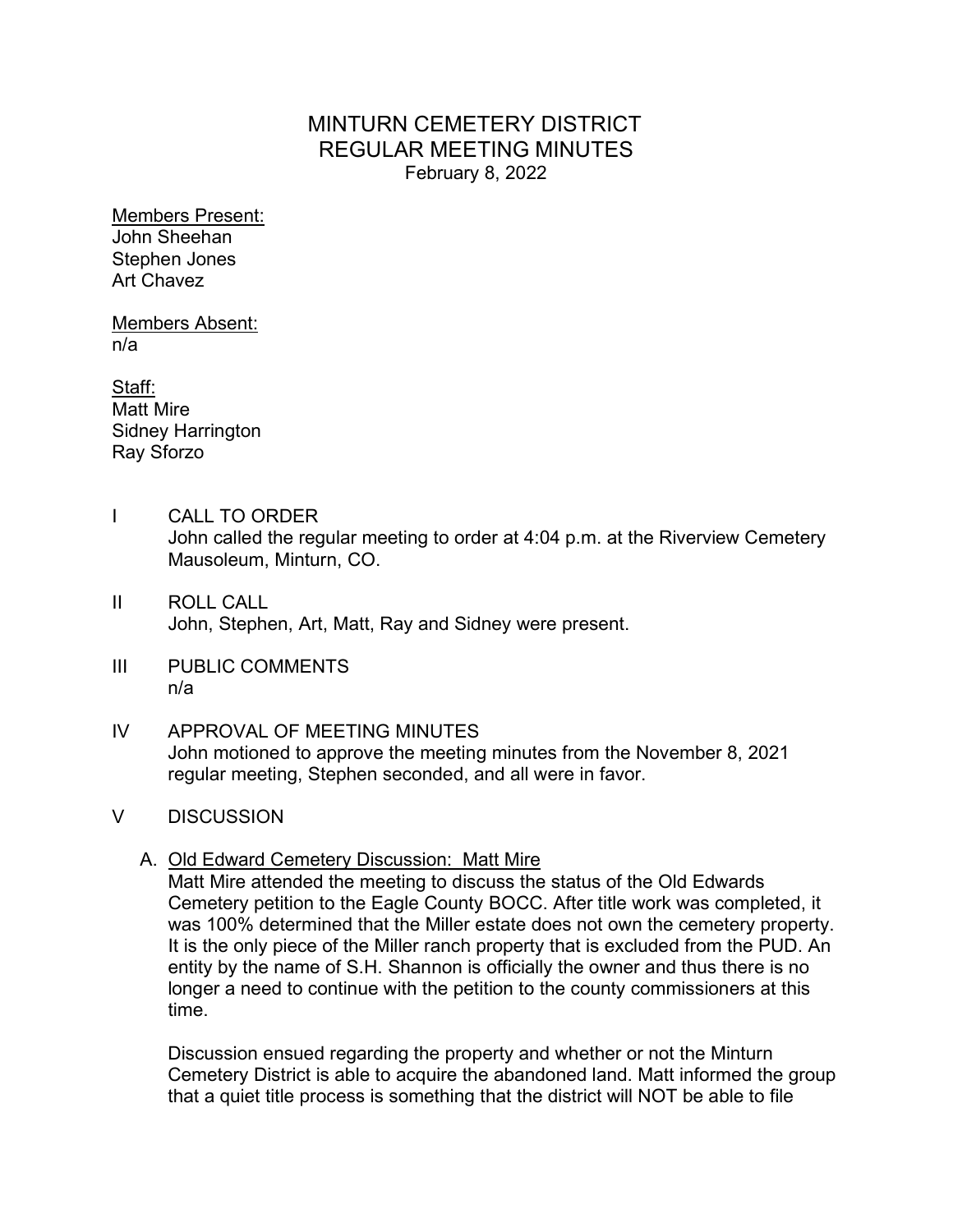because there is no affiliation between the Minturn Cemetery District and the cemetery property. However, the Miller Estate may legally be able to pursue this process.

Matt introduced a couple of ideas for moving forward. The eminent domain and condemnation process is an option that would need to involve a close personal alliance with a county commissioner to champion this cause for future use of the Edwards cemetery for community use. The second idea is to engage the Miller estate to move forward with a legitimate claim to the property via the quiet title process to claim the property rights to the S.H. Shannon parcel with the intent of donating the cemetery land to the Minturn Cemetery District. Matt agrees that the district is truly the only Eagle County entity that can accept this type of donation for community use.

Board and staff discussed and are wondering how we can find out who S.H. Shannon is. All agreed that we have a strong community service interest in preserving the integrity of the existing historical burials at the property and bringing it out of a state of disrepair. All agreed to instruct Matt to approach the Miller estate attorney about the quiet title process. Matt will pursue and report back next month.

## B. 2022 BOARD OF DIRECTORS ANNUAL ELECTION:

At the beginning of each calendar year our bylaws require the board of directors for the Minturn Cemetery District to elect officers. A President, Vice President, Secretary / Treasurer shall serve for a term of one year which shall expire upon the election of their successor or upon their reelection to that office.

Stephen motioned to name John Sheehan as President. Art seconded the motion and all were in favor. John made a motion to name Art Chavez as Vice President, Stephen seconded and all were in favor. John motioned to name Stephen Jones and Secretary / Treasurer. Art seconded and all were in favor.

### C. Security / Electrical / Mechanical Gates Update – Ray

Ray reported that the gates have been installed and are operating as expected. Lights are working and board members commented on how nice they look. Staff is keeping snow cleared from the mechanism. Camera installation is planned for the springtime

Ray said the gates are a very nice improvement and thanked the board for allowing this upgrade.

### D. Double Headstones

Rules and regulations have been revised to include a verbiage change about double headstone installations that go in prior to both casket burials going in the ground. The cemetery district needs to protect itself and indemnify the moving of these large, expensive stones to get caskets in the plot space.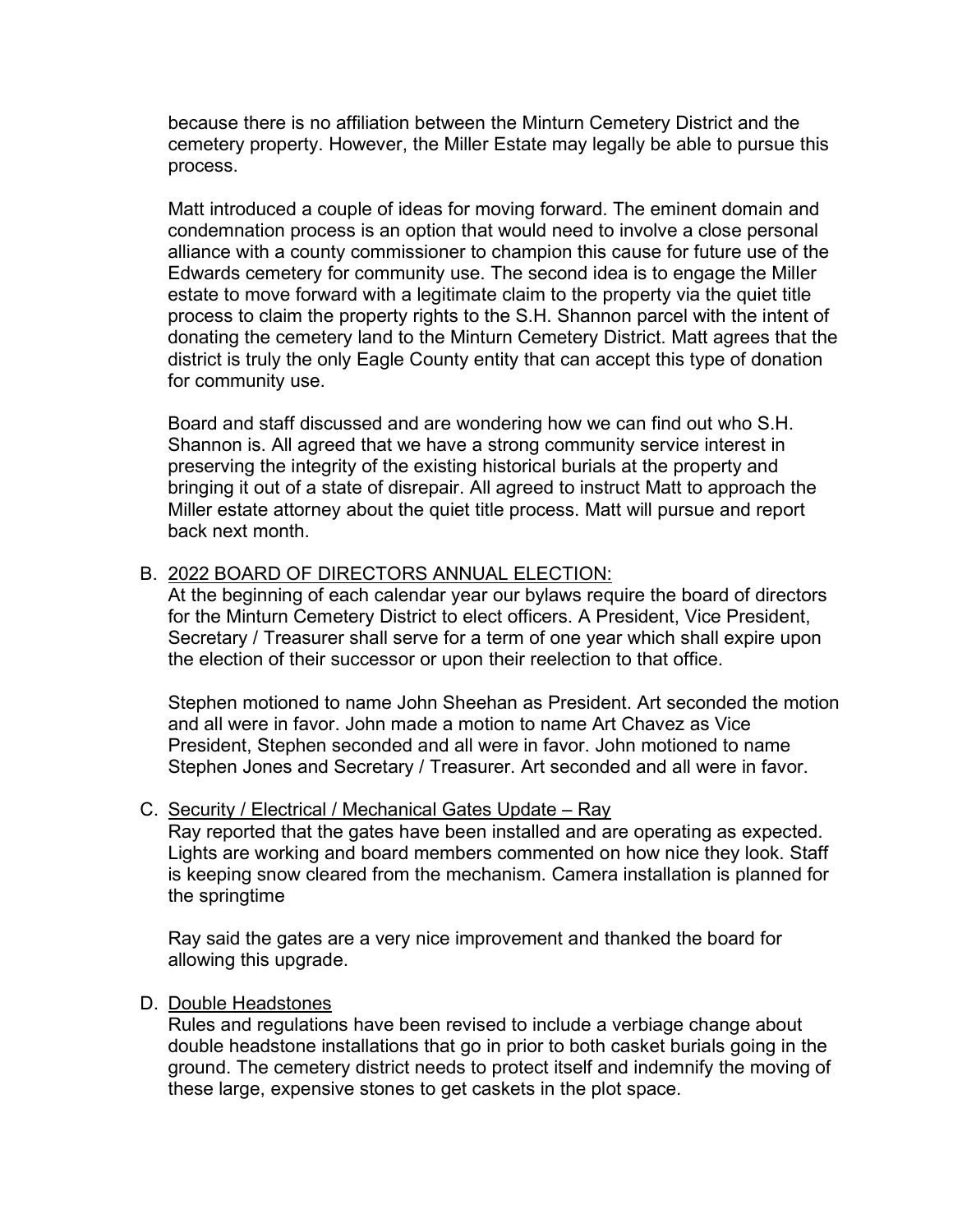Discussion ensued about double headstone removals and replacements for the purpose of casket burials. The attorney's office prepared revisions to our fee schedule and also created an acknowledgement form to be signed off on by cemetery staff.

Sidney said that a professional monument company would need to remove and replace the headstone and that cemetery staff needs to be in charge of this process and thus there is a proposed \$200 service charge (for staff time).

The double headstone acknowledgement and approval form has been drafted and spells out the process should a double headstone require replacement in order to perform a casket burial.

Sidney mentioned raising cemetery product and services rates on the fee schedule and that plot rates have been the same price, \$500, for ten years. Perhaps the board is interested in discussing rate increases at the next meeting.

Ray chimed in to remind everyone that our inventory is running low. Art asked about out-of-district patrons and making sure they pay more than in-district.

Stephen agreed and went on to say that he feels our pricing is too low.

John reported that he has friends in Las Vegas who just paid \$8000 per burial plot.

All would like to revisit local area cemetery plot pricing. Sidney passed out a 2017 cemetery pricing research spreadsheet to board members for review.

John motioned to approve the new rules and regulations verbiage as discussed, Art seconded and all were in favor. Sidney will have the attorney's office prepare resolution for the double headstone amendments to the rules and regulations.

Per board and staff discussion, we will continue the conversation about cemetery pricing and fee schedule revisions at the March meeting.

#### E. 2022 Staff Contract Renewals:

Administrator and Property Management subcontracts must be renewed on an annual basis.

Board members were given copies of Ray and Sidney's contract documents to review prior to the meeting for public discussion.

Board and staff discussed the contract terms and both contracts shall be renewed with minor changes to job descriptions and alterations to the contract rate based on inflation. Sidney will's rate will increase 10% over 31 months to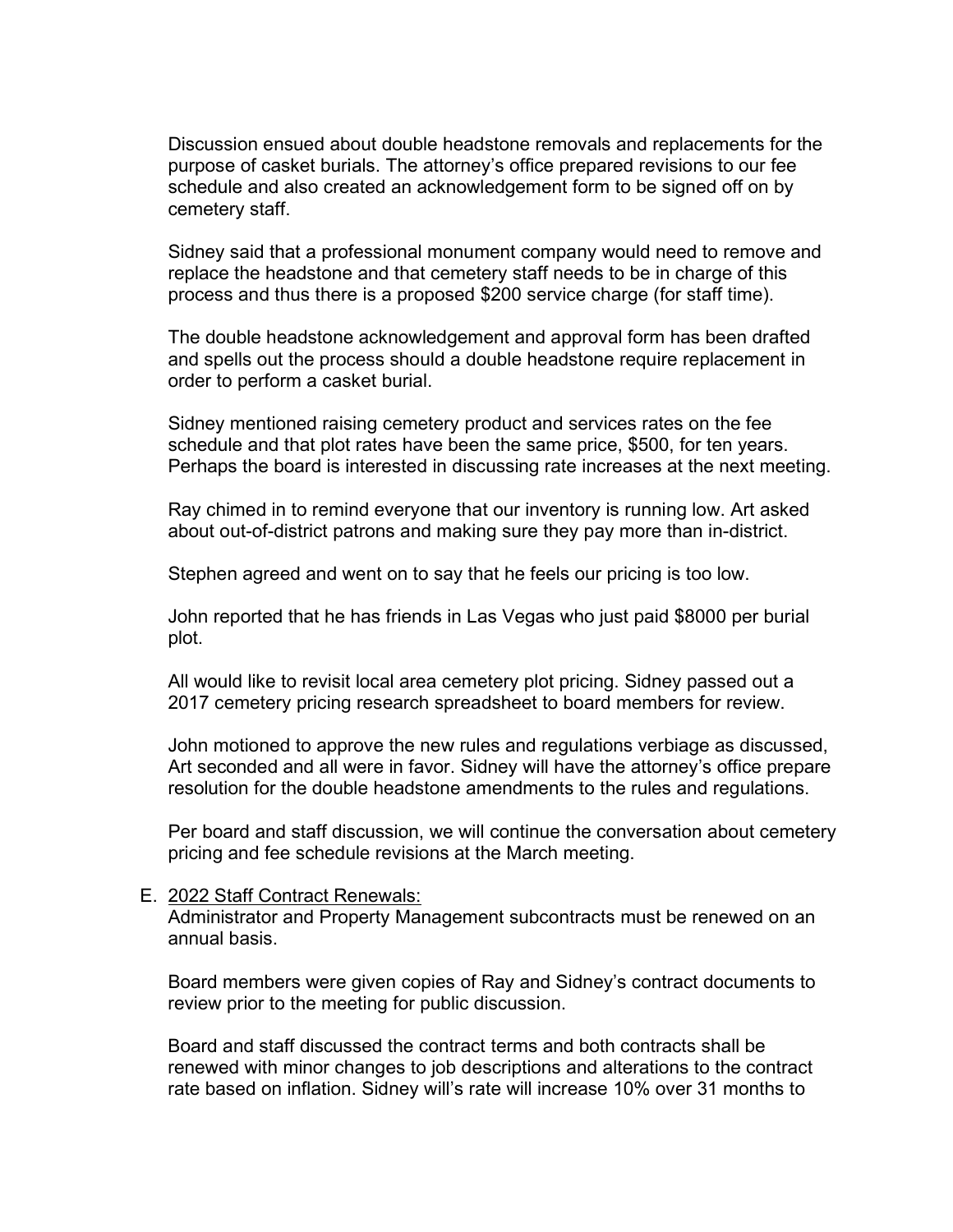\$3,667 per month. Ray's property management contract will switch from labor hourly to \$2,666 per month with all winter loader work and all seasonal burial labor paid out at a billing rate of \$50 per hour, additionally for those services. Both contracts for Administrator and for Property Manager will expire on December 31, 2022. John motioned to approve, Art seconded, and all were in favor.

VI. BILL PAYING (December 2021 through February 2022)

The following electronic funds transfers were made: 12/14/2021 Centurylink 269.24 12/29/2021 ERWSD 40.96 1/9/2022 EFT Centurylink 269.24 2/8/2022 EFT Centurylink 266.41

The Following check payments were made:

| 12/14/2021 | 2975 | F.D. Taylor Electrical<br>20,080.00               |
|------------|------|---------------------------------------------------|
| 12/14/2021 | 2976 | Firstbank<br>148.69                               |
| 12/14/2021 | 2977 | Hoffmann, Parker, Wilson & Carberry<br>1,321.00   |
| 12/14/2021 | 2978 | Home Depot 333.81                                 |
| 12/14/2021 | 2979 | Marchetti & Weaver, LLC 2,133.45                  |
| 12/14/2021 | 2980 | Peggy Peters<br>741.00                            |
| 12/14/2021 | 2981 | Rocky Mountain Custom Landscapes<br>6,440.08      |
| 12/14/2021 | 2982 | Sforzo Enterprises, Inc. 3,510.00                 |
| 12/14/2021 | 2983 | Sidney Harrington 3,333.00                        |
| 12/14/2021 | 2984 | <b>Superior Alarm &amp; Electronics</b><br>176.52 |
| 12/14/2021 | 2985 | Vail Honeywagon<br>116.90                         |
| 12/14/2021 | 2986 | Vail Valley Pest Control 400.00                   |
| 12/14/2021 | 2987 | Xcel Energy 626.18                                |
| 1/9/2022   | 2988 | A4S, LLC 3,600.00                                 |
| 1/9/2022   | 2989 | ABC Parts Inc.<br>10.90                           |
| 1/9/2022   | 2990 | Defina Construction, Inc. 500.00                  |
| 1/9/2022   | 2991 | Eagle Valley Surveying, Inc. 1,255.00             |
| 1/9/2022   | 2993 | Fitz Landscaping, Inc. 936.00                     |
| 1/9/2022   | 2992 | Firstbank  1,213.31                               |
| 1/9/2022   | 2994 | The Home Depot<br>504.30                          |
| 1/9/2022   | 2995 | Peggy Peters 304.00                               |
| 1/9/2022   | 2996 | Rocky Mountain Custom Landscapes<br>429.50        |
| 1/9/2022   | 2997 | Sforzo Enterprises, Inc. 2,610.00                 |
| 1/9/2022   | 2998 | Sidney Harrington 3,333.00                        |
| 1/9/2022   | 2999 | SteamMaster492.12                                 |
| 1/9/2022   | 3000 | Vail Honeywagon 51.50                             |
| 1/9/2022   | 3001 | Vail Valley Pest Control<br>400.00                |
| 2/8/2022   | 3001 | ABC Parts Inc.<br>61.40                           |
| 2/8/2022   | 3002 | A4S, LLC 2,280.00                                 |
| 2/8/2022   | 3004 | Firkins Garage Doors, Inc. 7,062.50               |